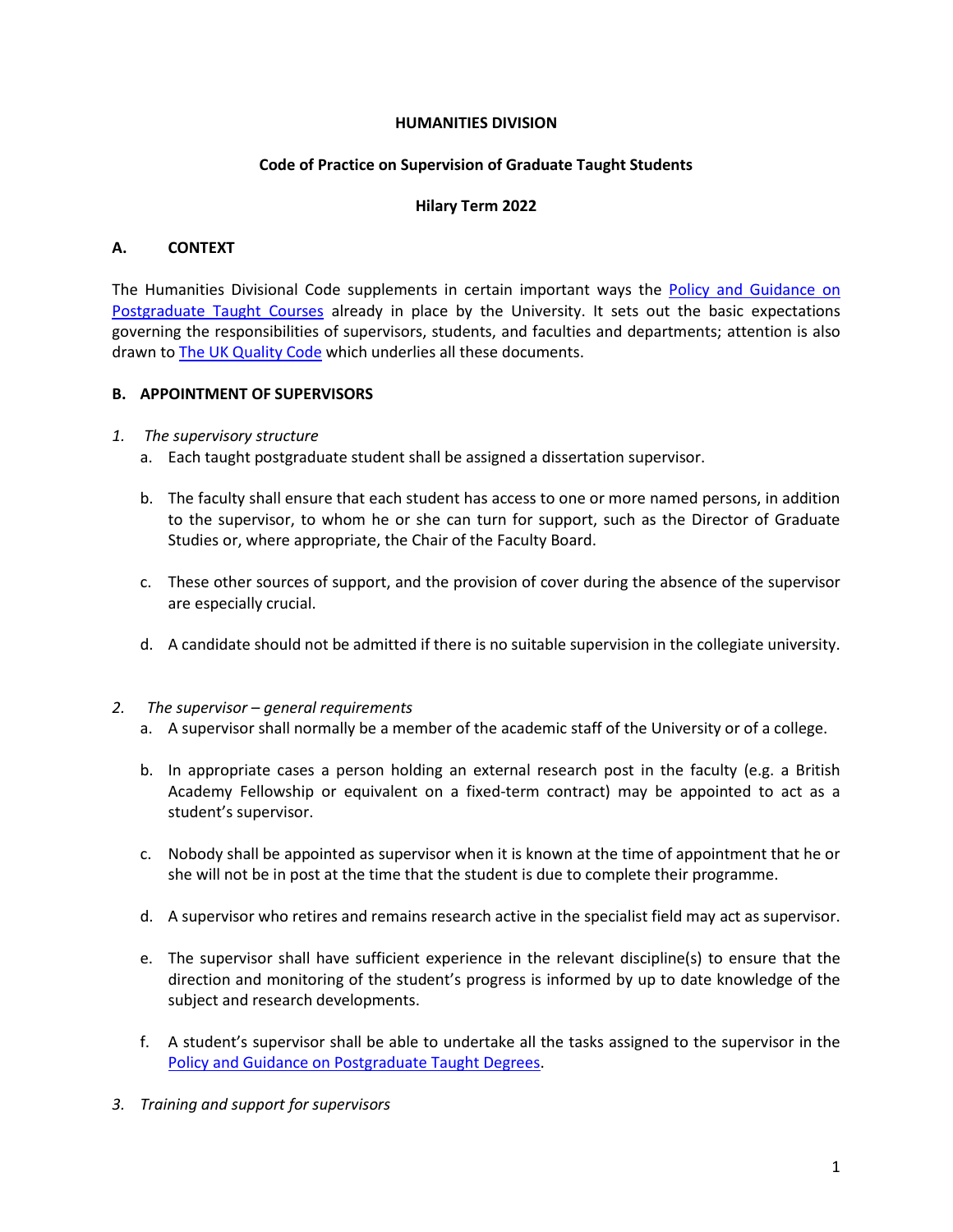- a. Members of academic staff in their first period of office will be given appropriate support and training:
	- The faculty board shall appoint a mentor who will, amongst other duties, provide confidential advice, guidance, and support on the supervision of graduate students;
	- All members of staff, and especially new members of staff, are also encouraged to seek advice, guidance, and support on the supervision of graduate students from the Director of Graduate Studies and Chair of Faculty Board.
- b. Faculties shall put in place mechanisms to ensure that the quality of supervision is not put at risk as a result of an excessive range and volume of burdens assigned to individual supervisors.

## *4. Change of supervisor*

- a. Where a student believes that there are good grounds for contemplating a change of supervisor, for whatever reason, this should first be discussed with the supervisor or, should the student prefer, with the Director of Graduate Studies or the Chair of Faculty Board (or their deputies) or with the College Adviser.
- b. Should a student's project change direction so that his or her current supervisor may no longer be the most appropriate person to provide guidance, the faculty, in consultation with the student and the supervisor, shall consider whether or not an alternative supervisor should be appointed. Such a change of focus is unusual, and always requires prior permission from the faculty.
- c. Should the student have concerns over the quality of supervision, he or she should seek to resolve the matter where possible by discussion with the supervisor, Director of Graduate Studies, Chair of Faculty Board, or College Adviser, but should be made aware of the University's formal complaint procedures, as described in the [Student Handbook](https://www.ox.ac.uk/students/academic/student-handbook?wssl=1) and the relevant regulations of Council.

### *5. College Advisers*

- a. All students should also be able to approach a college adviser. The student's college will appoint an adviser, and will receive termly supervision reports. Colleges also have procedures to monitor the overall well-being of graduate students, including discussion of academic progress and supervision reports.
- b. If a college identifies any concerns that might impact upon the academic progress of a student, and that may not already have been recognised in supervision reports, it may refer these in confidence to the Director of Graduate Studies in the faculty concerned, who will initiate such action as seems necessary.

# **C. THE SUPERVISOR'S RESPONSIBILITIES TOWARDS THE STUDENT**

### *1. Preparation and induction*

The supervisor's responsibilities are as follows:

- a. To hold a meeting with the student to establish a clear framework for the student's learning and dissertation research. The supervisor should at least:
	- Agree with the student upon a clear plan for beginning research and give accurate reference to appropriate reading, sources, other research materials, making clear expectations and timetable;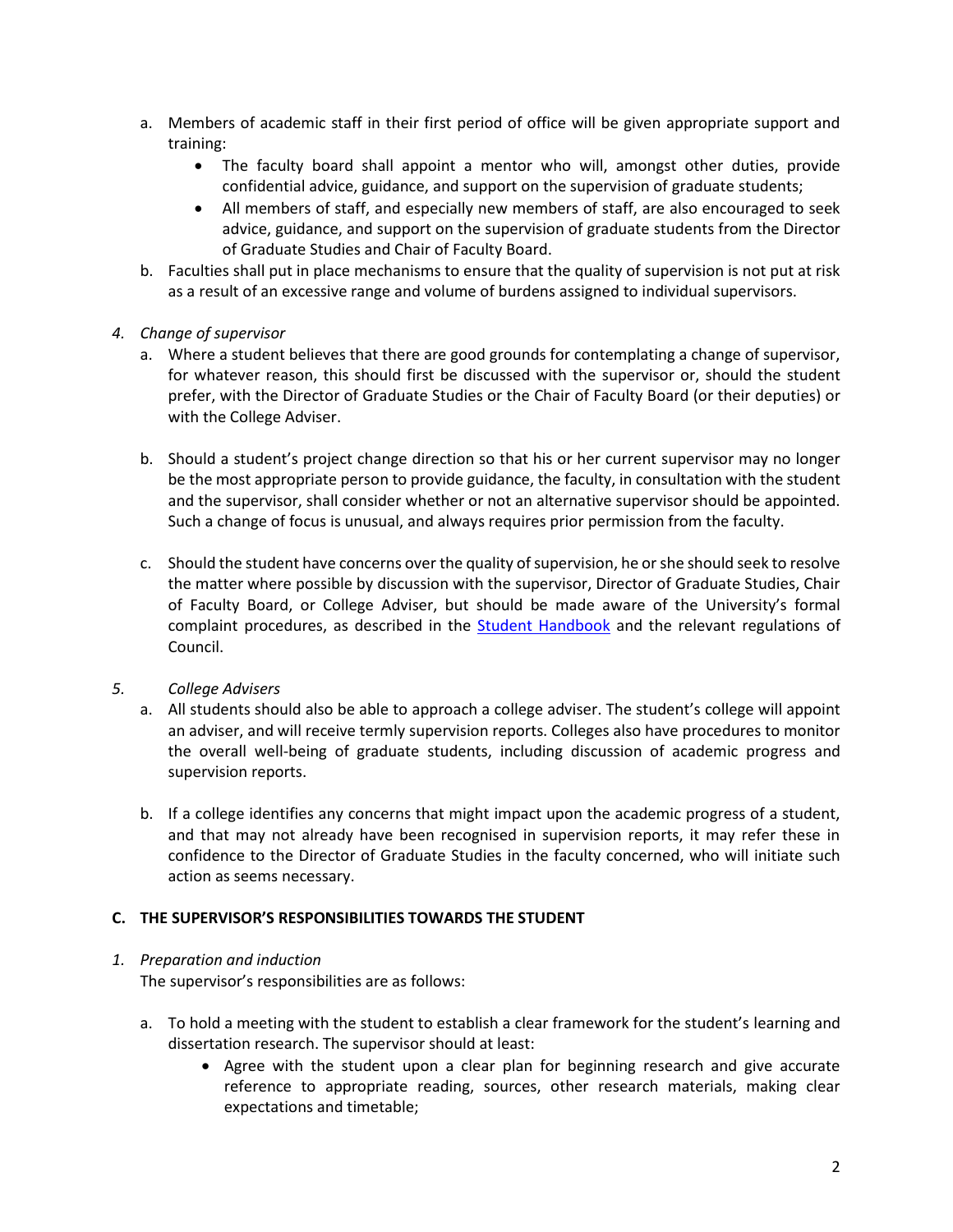- Establish the frequency and dates of meetings to discuss in detail the student's research.
- b. To ensure that the student is aware of the University's guidance on plagiarism [\(http://www.ox.ac.uk/students/academic/guidance/skills/plagiarism\)](http://www.ox.ac.uk/students/academic/guidance/skills/plagiarism), and of any ethical and legal issues, issues concerning health and safety, and issues concerning intellectual property arising from the student's planned research project.
- c. To encourage the student to attend ethics training provided termly by the Humanities Division and to complete the online Research Integrity course [\(https://weblearn.ox.ac.uk/portal/site/:skills:ricourses\)](https://weblearn.ox.ac.uk/portal/site/:skills:ricourses)
- d. To ensure that the student is aware of the resources available in the faculty and elsewhere in the University, including: libraries, museums and other research facilities and infrastructure; financial support for conferences, fieldwork, and travel; and IT support.
- e. To assist the student to become part of the academic community, by encouraging him or her to engage in the common research activities of the faculty, and to meet other students and members of staff working in the same or adjacent fields.
- *2. Progress, monitoring and feedback* The supervisor's responsibilities are as follows:
	- a. To agree with the student a clear plan for the dissertation and set a timetable towards its completion.
	- b. To meet regularly with a student, to review progress on the course generally and progress against the agreed plan of research for the dissertation, as appropriate.
	- c. To agree with the student a timetable for the submission and return of written work, and to return work, with constructive criticism, within a reasonable time.
	- d. To ensure that the student is aware of, and has taken appropriate action with respect to any health and safety issues connected with their dissertation research.
	- e. To ensure that the student has sought ethical approval (if necessary) for the research. Further information is available at: [https://www.admin.ox.ac.uk/curec/.](https://www.admin.ox.ac.uk/curec/)
	- f. To produce termly supervision reports.
	- g. Should the supervisor become aware of any particular concerns with a student, he or she will discuss them at an early stage with the Director of Graduate Studies and, if appropriate, with the student's college.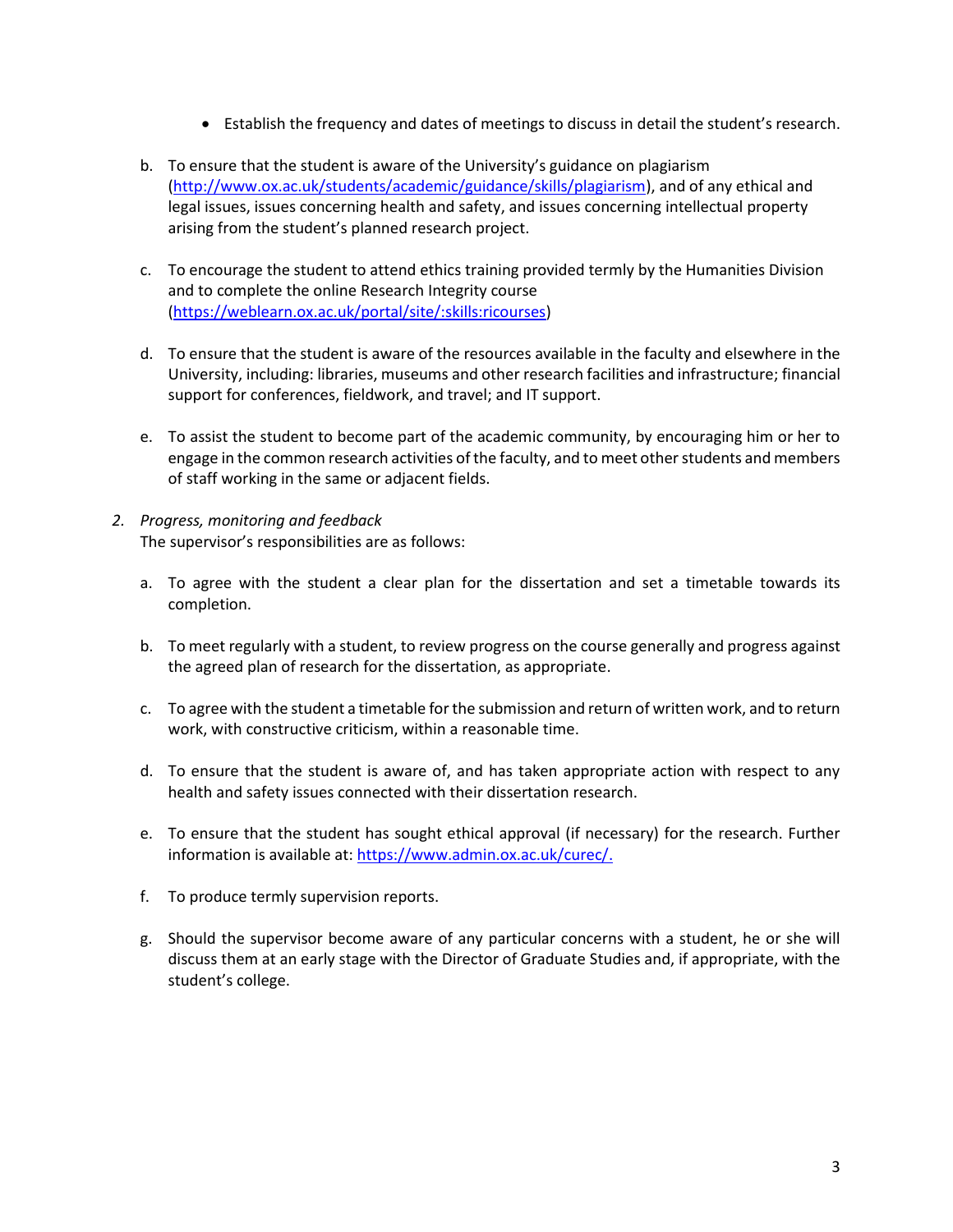#### **D. CONFLICTS OF INTEREST IN SUPERVISION**

- a. The nature of supervision means that a supervisor stands in a position of authority relative to the student being supervised. Supervisors and students negotiate this dynamic to form close professional working relationships. While these close professional working relationships are essential for the progress of a student's research, supervisors are prohibited from seeking to form personally intimate relationships with their students (including, but not limited to, marital, sexual, romantic, or emotionally intimate relationships) and they may not stand in such relationships to any students they supervise.
- b. If such a relationship develops, or is foreseeably be likely develop, it creates a position of conflict of interest between the supervisor and the student whom they are supervising, and steps should be taken to manage that. The relationship must therefore be reported in writing, either by the student or the supervisor, in order for alternative supervisory arrangements to be made without detriment to the student. The implementation of alternative supervisory arrangements will not preclude the supervisor and student continuing to collaborate with one another, but the formal responsibility will cease.
- c. Reporting must take place as soon as practically possible and no later than one week of the relationship commencing, and should be made to the Director of Graduate Studies, the Faculty Board Chair or the Head of Administration and Finance.
- d. A supervisor seeking out a personally intimate relationship with a student whom they are supervising will be subject to disciplinary procedures under the appropriat[e processes.](https://hr.admin.ox.ac.uk/disciplinary-procedures) Should a supervisor fail to disclose a personally intimate relationship with a student whom they are supervising, or with a student whom they might foreseeably come to supervise, the supervisor will not be permitted to supervise in future, and the supervisor may be subject to further disciplinary processes.
- e. Where a personally intimate relationship exists or develops between co-supervisors of a student, a conflict of interest may develop. This should be reported as outlined above. In such a case, an additional senior academic colleague should be identified to act as a source of independent advice and support for the student concerned. This should be an individual of sufficient seniority to resolve any issues effectively, normally the relevant Faculty Board Chair.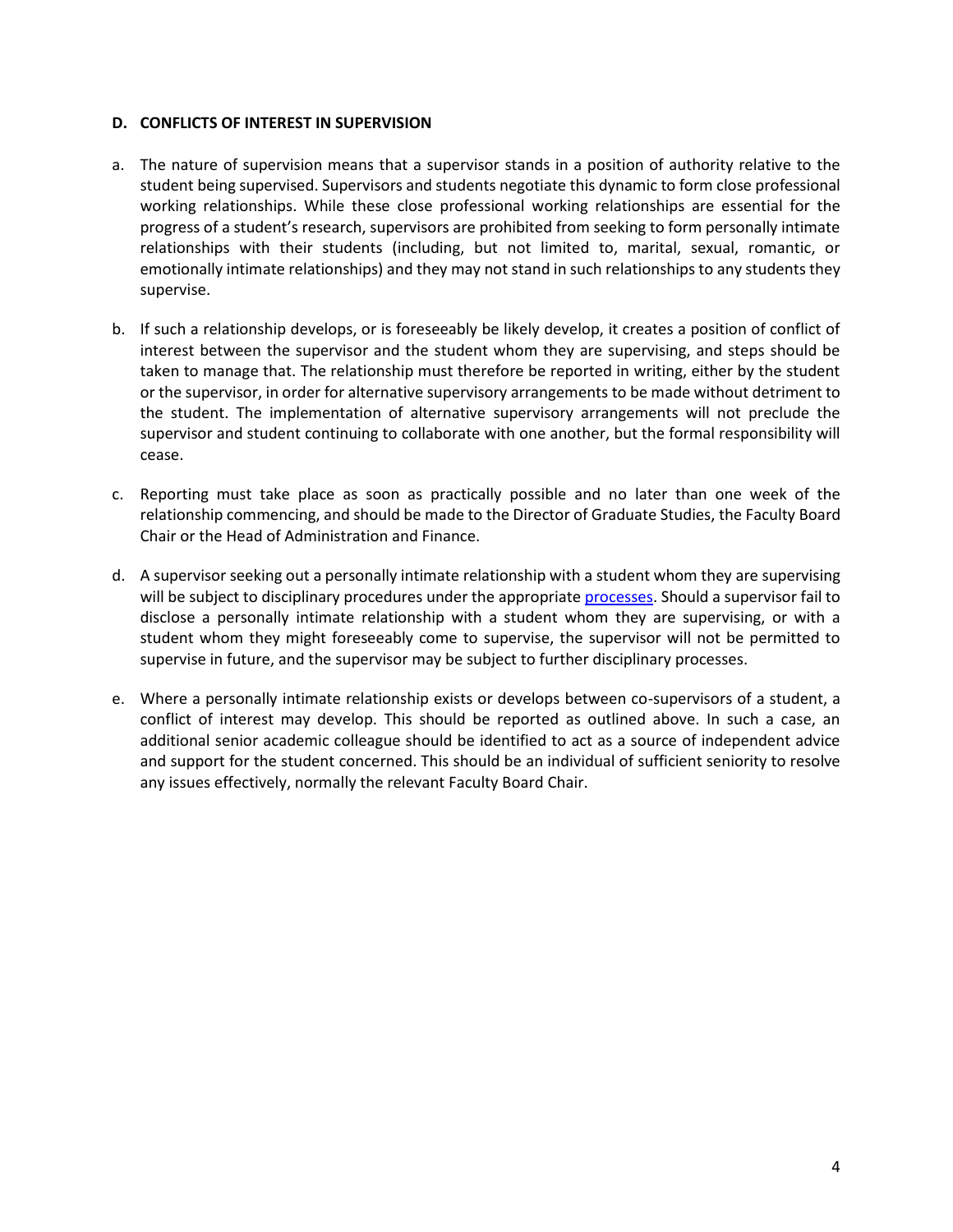## **Appendix 1: Norms for Master's programmes in the Humanities Division**

The provision of Master's programmes across the Division has grown and evolved organically over many years in the various Faculties. The Division's Graduate Studies Committee has agreed divisional norms for the structure and format of Master's programmes, in accordance with the University's *[Policy and](https://academic.admin.ox.ac.uk/policies/pgt)  [Guidance on Postgraduate Taught Courses](https://academic.admin.ox.ac.uk/policies/pgt)*. Of particular relevance in this context is the following expectation in the *Policy and Guidance*: "The assessment or examination norm for a Master's level course which is completed within a year is traditionally the equivalent of two or three three-hour examination papers and a dissertation or thesis of 10,000 – 20,000 words."

The following norms have been agreed for the Humanities Division:

# **(i) Length of Master's programme**

- A one-year Master's course will normally be completed in 9 months.
- A two-year Master's course will normally be completed in 21 months.

## **(ii) Length of Master's dissertation**

- The length of the dissertation for a one-year Master's course will normally be 10,000-20,000 words.
- The length of the dissertation for a two-year Master's course will normally be 20,000-30,000 words.
- Where a dissertation is required for a Master's course involving a practice-based element of assessment, such as those offered by the Faculty of Music (which may require performance or composition) or the Ruskin School of Art (which may require artwork), its length may be lower than the divisional norm, or the dissertation may be optional. For the Master of Theology in Applied Theology, which offers training for the ministry and involves reflection on pastoral practice, the length of the dissertation may also be lower than the divisional norm.
- Where a Master's course involves the study of a language (or languages) *ab initio* the length of the dissertation may be lower than the divisional norm, or the dissertation may be optional.